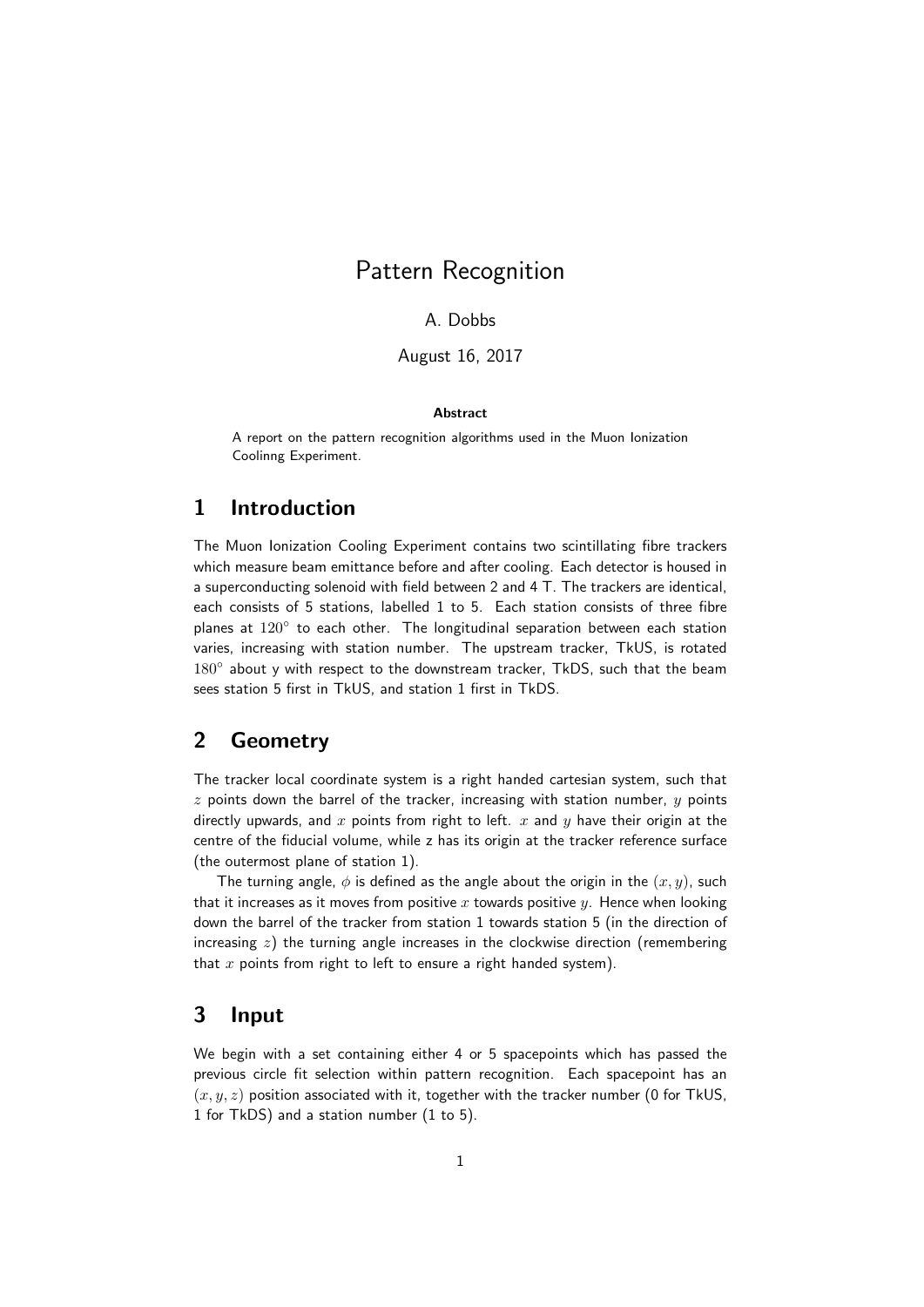## 4 Helical Transverse Fitting

### 4.1 Track Model

In the  $x-y$  plane the particle track projection is a circle. This may be parameterised in the usual way:

$$
\boldsymbol{\theta} = \begin{pmatrix} x_c \\ y_c \\ \rho \end{pmatrix} \tag{1}
$$

where  $(x_c, y_c)$  are the circle centre coordinates, and  $\rho$  is the radius. Let the measurement points be denoted:

$$
x = \begin{pmatrix} x \\ y \end{pmatrix} \tag{2}
$$

The parameters are related to the measure points by:

$$
(x - x_c)^2 + (y - y_c)^2 = \rho^2
$$
 (3)

Note this expression is non-linear in both the coordinates and the parameters.

#### 4.2 Minimisation

Let  $i$  denote the  $i^th$  measurement, with  $n$  total measurements (equal to either 4 or 5). In order to estimate  $\theta$  given the  $x_i$  the following quantity is minimised:

$$
\Delta \chi^2 = \sum_{i=1}^n f_i = \sum_{i=1}^n \sqrt{(x_i - x_c)^2 + (y_i - y_c)^2 - \rho^2}
$$
 (4)

The minimisation rountine employed uses the MINUIT programme, using the MI-GRAD algorithm.

### 4.3 Covariance and Error Propagation

Assuming no correlation between measurement, the measurement covariance matrix is diagonal and defined as:

$$
V(\boldsymbol{x}) = \begin{pmatrix} \frac{1}{\sigma_1^2} & \cdots & & \\ \vdots & \frac{1}{\sigma_2^2} & & \\ & & \ddots & \\ & & & \frac{1}{\sigma_n^2} \end{pmatrix} \tag{5}
$$

Note that  $\sigma_{xy} = \sigma_{yx}$ . The  $\sigma_i$  are naively given by the station resolution, or more accurately may be calculated by accounting for multiple scattering. After some work, the multiple scattering errors may be approximated, given in table 1.

The covariance matrix of the parameters can found using the general expression for the propagation of errors: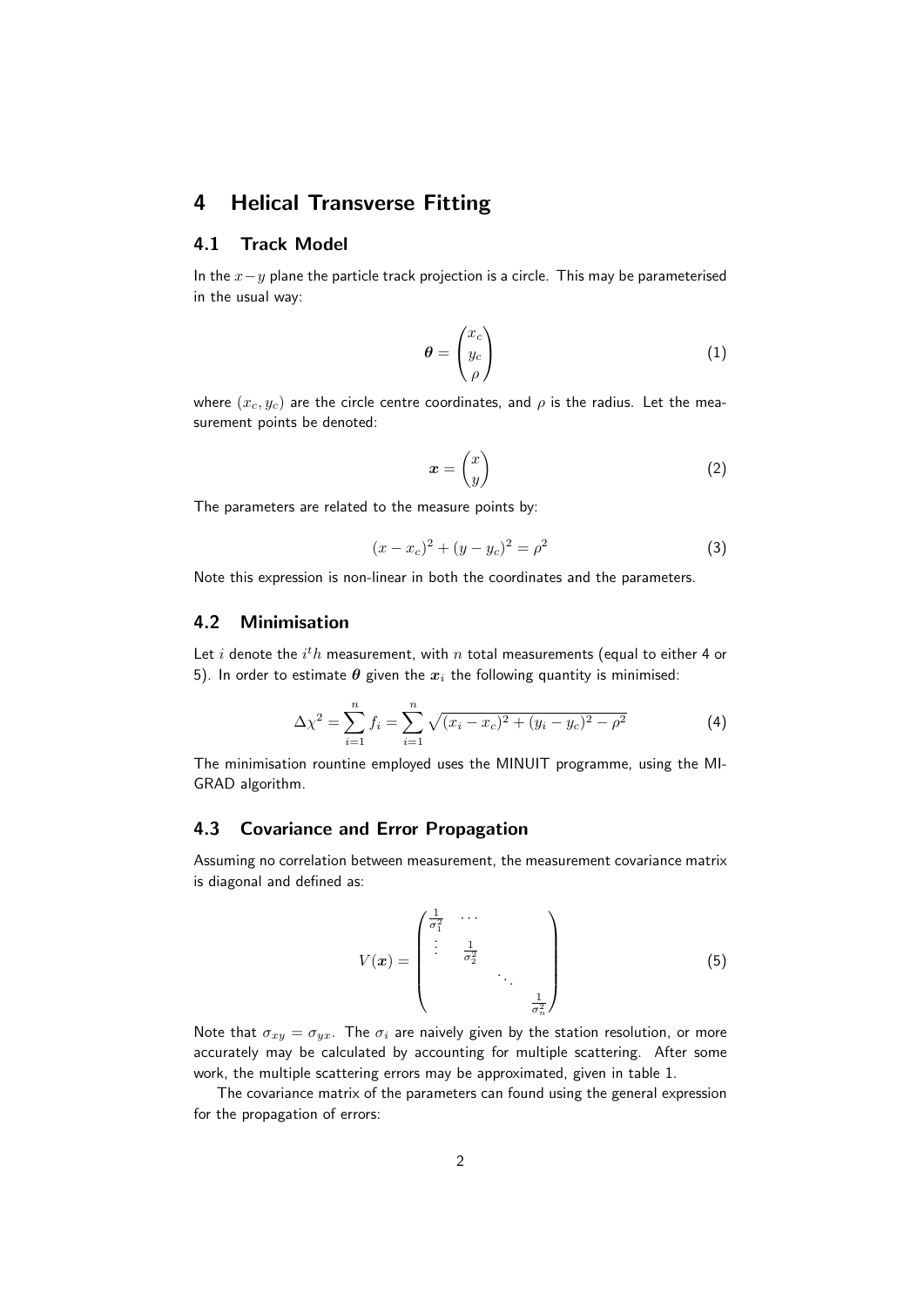| <b>Station</b> | Error (mm) |
|----------------|------------|
|                | 0.4        |
| $\mathfrak{D}$ | 1.38       |
| 3              | 3.42       |
| 4              | 6.46       |
| 5              | 10.58      |

Table 1: The approximate station position errors arising from the intrinsic resolution and multiple Coulomb scattering.

$$
V(\boldsymbol{\theta}) = J(\boldsymbol{\theta}) V(\boldsymbol{x}) J^T(\boldsymbol{\theta})
$$
\n(6)

where  $V(\theta)$  is the covariance matrix of the fitted parameters, and J is the Jacobian matrix. Note: this produces a biased estimate in the non-linear case, due to it being based on the first term only of a Taylor expansion.

The Jacobian matrix is defined as:

$$
J(\theta) = \begin{pmatrix} \frac{\partial f_1}{\partial x_c} & \frac{\partial f_1}{\partial y_c} & \frac{\partial f_1}{\partial \rho} \\ \vdots & \vdots & \vdots \\ \frac{\partial f_n}{\partial x_c} & \frac{\partial f_n}{\partial y_c} & \frac{\partial f_n}{\partial \rho} \end{pmatrix}
$$
(7)

The components of the Jacobian matrix may be calculated as follows:

$$
\frac{\partial f}{\partial x_c} = -\frac{x - x_c}{\sqrt{(x_i - x_c)^2 + (y_i - y_c)^2 - \rho^2}}\tag{8}
$$

$$
\frac{\partial f}{\partial y_c} = -\frac{y - y_c}{\sqrt{(x_i - x_c)^2 + (y_i - y_c)^2 - \rho^2}}\tag{9}
$$

$$
\frac{\partial f}{\partial \rho} = -\frac{\rho}{\sqrt{(x_i - x_c)^2 + (y_i - y_c)^2 - \rho^2}}\tag{10}
$$

## 5 Helical Longitudinal Fitting

#### 5.1 Track Model

The full helix may be parameterised using:

$$
\boldsymbol{\theta} = \begin{pmatrix} x_c \\ y_c \\ \rho \\ t_s \end{pmatrix} \tag{11}
$$

where  $t_s = \frac{ds}{dz}$ ,  $s$  being defined as the distance travelled by the track in the  $x-y$ plane. Note that the phase advance of the helix  $(s_0)$  is not used.

The measurement vector now becomes: